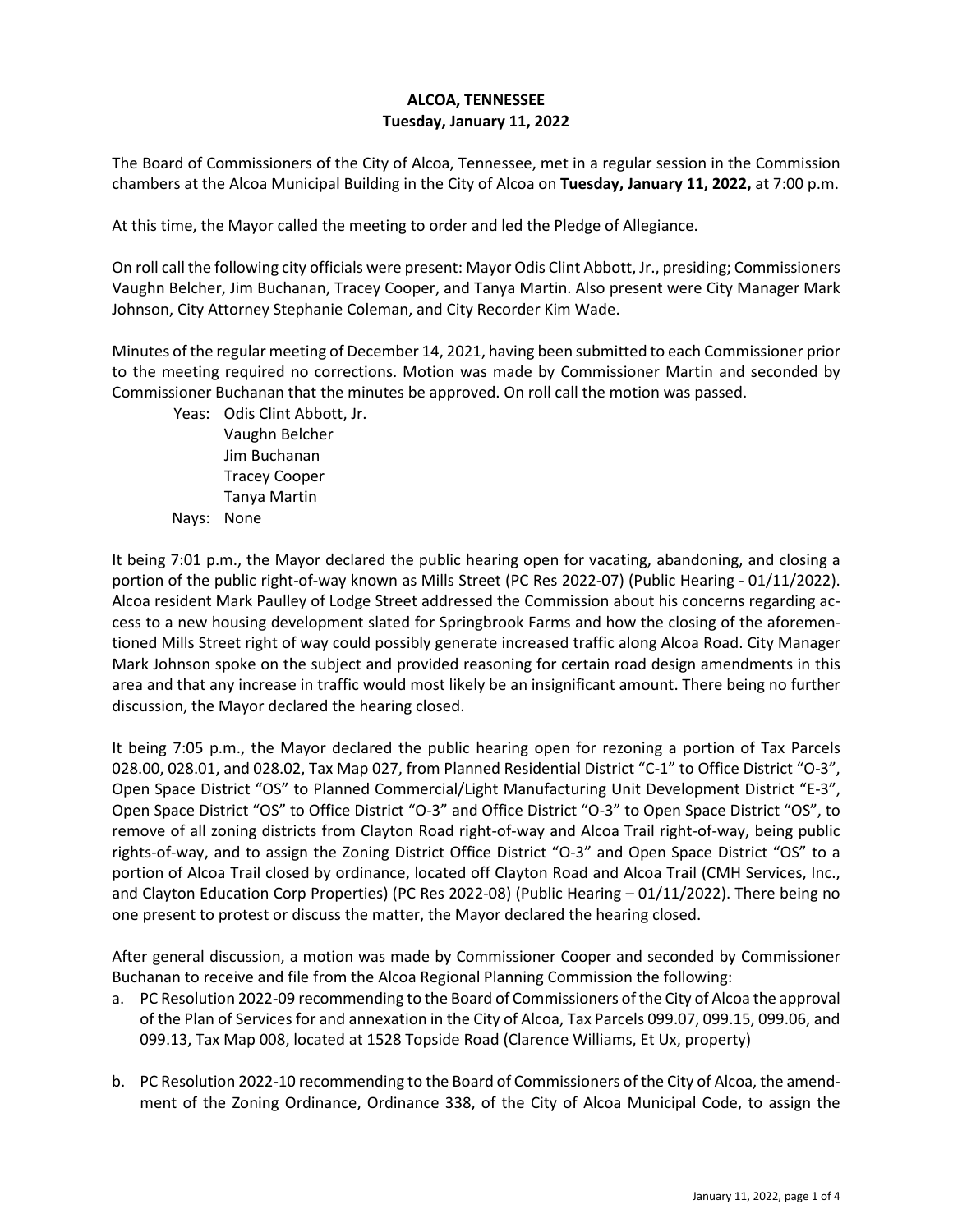Zoning District Limited Restriction District "I" to Tax Parcels 099.07, 099.15, 099.06, and 099.13, Tax Map 008, located at 1528 Topside Road (Clarence Williams, Et Ux, property)

Yeas: Odis Clint Abbott, Jr. Vaughn Belcher Jim Buchanan Tracey Cooper Tanya Martin

Nays: None

On roll call the motion was passed by unanimous vote. Thereupon the Mayor declared the action was so taken.

A motion was made by Commissioner Buchanan and seconded by Commissioner Cooper to declare 120 West Bessemer Street as surplus and accept the proposal of Jeff and Sherri Robinson to purchase the property for \$50,000.

On roll call the vote was as follows:

Yeas: Odis Clint Abbott, Jr.

Vaughn Belcher Jim Buchanan Tracey Cooper Tanya Martin

Nays: None

On roll call the motion was passed by unanimous vote. Thereupon the Mayor declared the action was so authorized.

A motion was made by Commissioner Belcher and seconded by Commissioner Martin that an ordinance, the caption of which follows, be passed on first reading: AN ORDINANCE CREATING A PLAN OF SERVICES FOR CERTAIN PROPERTY IDENTIFIED AS TAX PARCELS 099.07, 099.15, 099.06 AND 099.13, TAX MAP 008, LOCATED AT 1528 TOPSIDE ROAD (CLARENCE WILLIAMS, ET UX, PROPERTY) (PC RES 2022-09) (PUBLIC HEARING – 02/08/2022).

On roll call the vote was as follows:

Yeas: Odis Clint Abbott, Jr. Vaughn Belcher Jim Buchanan Tracey Cooper Tanya Martin Nays: None

First reading: Motion passed.

A motion was made by Commissioner Martin and seconded by Commissioner Cooper that an ordinance, the caption of which follows, be passed on first reading: AN ORDINANCE OF THE BOARD OF COMMIS-SIONERS OF THE CITY OF ALCOA AMENDING THE ZONING ORDINANCE, ORDINANCE 338, OF THE ALCOA MUNICIPAL CODE, TO ASSIGN THE ZONING DISTRICT LIMITED RESTRICTION DISTRICT "I" TO TAX PARCELS 099.07, 099.15, 099.06 AND 099.13, TAX MAP 008, LOCATED AT 1528 TOPSIDE ROAD (CLARENCE WIL-LIAMS, ET UX, PROPERTY) (PC Res 2022-10) (Public Hearing – 02/08/2022).

On roll call the vote was as follows:

Yeas: Odis Clint Abbott, Jr. Vaughn Belcher Jim Buchanan Tracey Cooper Tanya Martin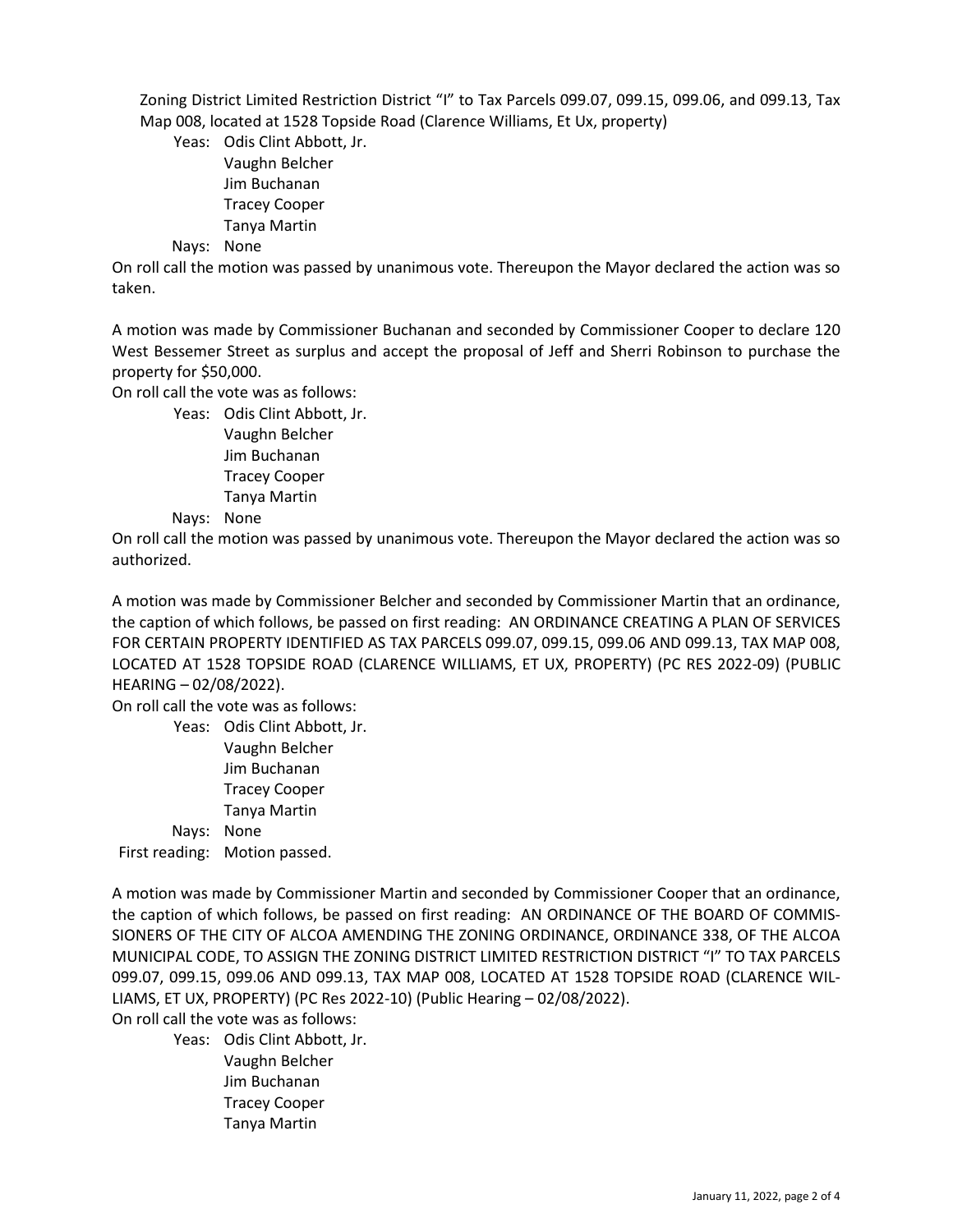Nays: None First reading: Motion passed.

A motion was made by Commissioner Cooper and seconded by Commissioner Buchanan that an ordinance, the caption of which follows, be passed on second reading: AN ORDINANCE VACATING, ABAN-DONING AND CLOSING A PORTION OF THE PUBLIC RIGHT-OF-WAY KNOWN AS MILLS STREET (PC RES 2022-07) (Public Hearing - 01/11/2022).

On roll call the vote was as follows:

Yeas: Odis Clint Abbott, Jr. Vaughn Belcher Jim Buchanan Tracey Cooper Tanya Martin Nays: None

Motion passed. Thereupon the ordinance was given number 22-536 and enrolled in the Ordinance Book.

A motion was made by Commissioner Cooper and seconded by Commissioner Buchanan that an ordinance, the caption of which follows, be passed on second reading: AN ORDINANCE OF THE BOARD OF COMMISSIONERS OF THE CITY OF ALCOA AMENDING THE ZONING ORDINANCE, ORDINANCE 338, OF THE ALCOA MUNICIPAL CODE, TO REZONE A POR-TION OF TAX PARCELS 028.00, 028.01, and 028.02, TAX MAP 027, FROM PLANNED RESIDENTIAL DISTRICT "C-1" TO OFFICE DISTRICT "O-3", OPEN SPACE DISTRICT "OS" TO PLANNED COMMER-CIAL/LIGHT MANUFACTURING UNIT DEVELOPMENT DISTRICT "E-3", OPEN SPACE DISTRICT "OS" TO OFFICE DISTRICT "O-3" AND OFFICE DISTRICT "O-3" TO OPEN SPACE DISTRICT "OS", TO REMOVE OF ALL ZONING DISTRICTS FROM CLAYTON ROAD RIGHT-OF-WAY AND ALCOA TRAIL RIGHT-OF-WAY, BEING PUBLIC RIGHTS-OF-WAY, AND TO ASSIGN THE ZONING DISTRICT OF-FICE DISTRICT "O-3" AND OPEN SPACE DISTRICT "OS" TO A PORTION OF ALCOA TRAIL CLOSED BY ORDINANCE, LOCATED OFF CLAY-TON ROAD AND ALCOA TRAIL (CMH SERVICES, INC., AND CLAYTON EDUCATION CORP PROPERTIES) (PC Res 2022-08) (Public Hearing – 01/11/2022).

On roll call the vote was as follows:

Yeas: Odis Clint Abbott, Jr. Vaughn Belcher Jim Buchanan Tracey Cooper

Tanya Martin

Nays: None

Motion passed. Thereupon the ordinance was given number 22-537 and enrolled in the Ordinance Book.

After a general discussion, a motion was made by Commissioner Cooper and seconded by Commissioner Martin to reappoint Mrs. Kathy Thompson to the Alcoa Regional Planning Commission for a three (3) year term.

On roll call the vote was as follows:

Yeas: Odis Clint Abbott, Jr. Vaughn Belcher Jim Buchanan Tracey Cooper Tanya Martin

Nays: None

On roll call the motion was passed by unanimous vote. Thereupon the Mayor declared the action was so taken.